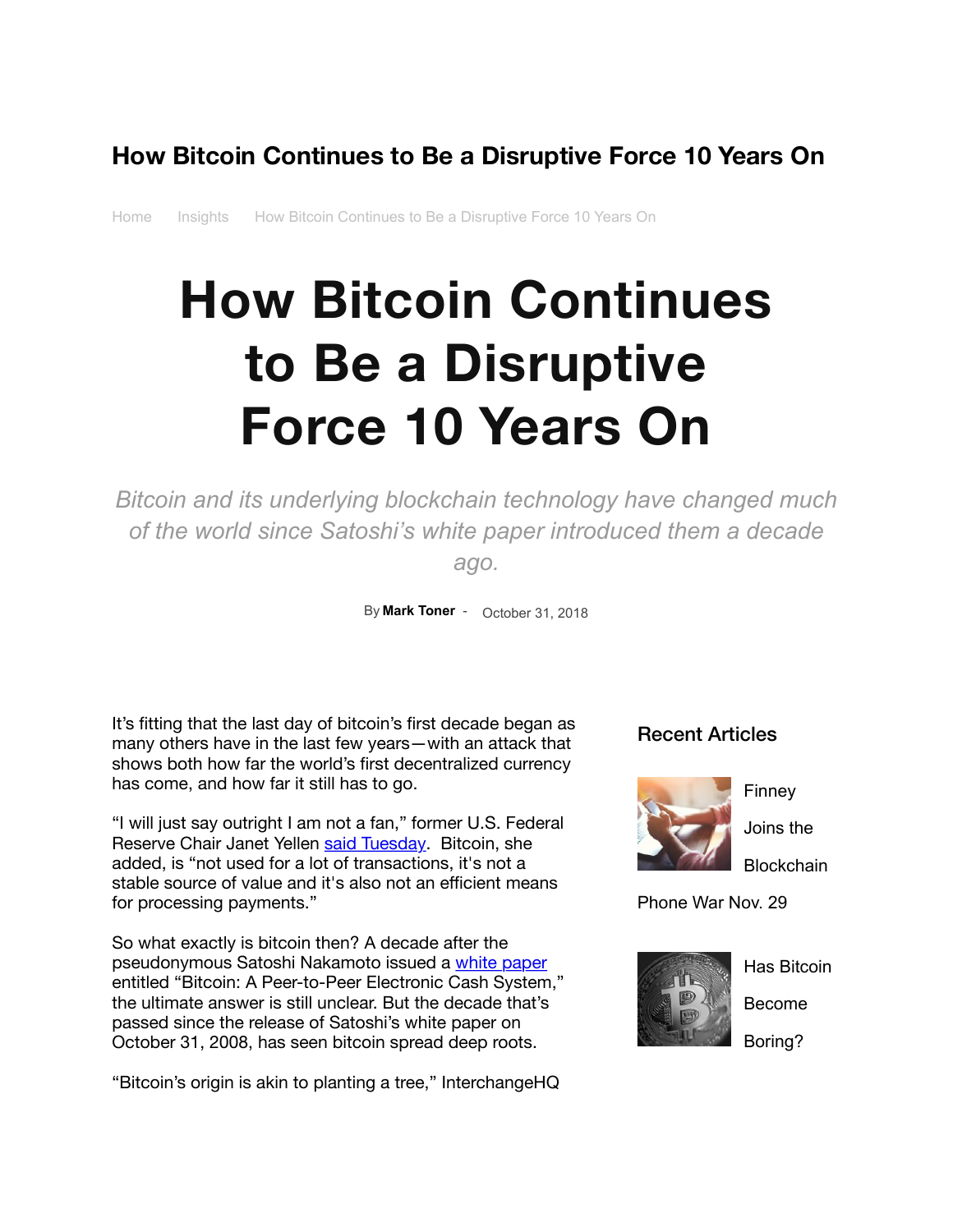founder Dan Held writes in a [blog post](applewebdata://7BB91EF6-5FC5-40A5-B2B2-684A8EEF5264/.%20https:/medium.com/@danhedl/planting-bitcoin-sound-money-72e80e40ff62). "It had to grow to be strong, mighty, and huge. It had to survive droughts, storms, and predators. Its deep roots had to support the weight of becoming a new world reserve currency."

A decade on, bitcoin isn't the new world reserve currency at least not yet. But here are 10 things those deep roots have allowed it to become.

#### **An intellectual experiment—and free-for-all**

Satoshi's white paper brought together a big tent of thinkers, rogue developers, and iconoclasts[—cypherpunks,](https://www.activism.net/cypherpunk/manifesto.html) libertarians, university researchers, cryptographers, goldbugs, developers, maximalists, and later in the game, traditional financial and business players.

Like all big tents, some of the folks along the edges have been more of the carnival barker variety. Others have been outright frauds and crooks. And every big tent will draw its critics, too. There have been many—Warren Buffett and Bill Gates among them—but the love-to-hate gadfly of the moment seems to be New York University professor Nouriel Roubini, who has compared blockchain technology to a spreadsheet and [called](https://www.marketwatch.com/story/roubini-calls-out-the-big-blockchain-lie-2018-10-17) its backers, among a wide range of colorful descriptors, "self-serving white men… pretending to be messiahs for the world's impoverished, marginalized, and unbanked masses."

To its supporters, the chaos is part of the charm. "Bitcoin's ruler-less, antagonistic, never-a-boring-day-in-your-life modus operandi is a beautiful thing," [tweets](https://twitter.com/WahWhoWah/status/947995503114858497) Square's Miles Suter.

#### **A force for disruption**

In October 2008, the global economy was teetering as the result of a financial crisis brought on by the traditional system—the financial industries and the government banks that supported them. Small wonder, then, that the idea of decentralized, borderless, and (at least somewhat) private financial transactions took root in this fertile soil.

The question of whether bitcoin was a direct response to the 2008 financial crisis—a cryptic passage from a newspaper article about bank bailouts in its so-called "genesis block" of initial coins is pointed to as the smoking



Microsoft, Nasdaq Join Forces

on Blockchain Services



Former US Fed Chief

Yellen Is 'No

Fan' of Bitcoin



Regulators: New Ways

UK

to Regulate Crypto Are

Needed

**Categories** 

**[Insights](https://thirtyk.com/category/insights/)** 

[Markets](https://thirtyk.com/category/markets/)

[News Briefs](https://thirtyk.com/category/news-briefs/)

**[Projects](https://thirtyk.com/category/projects/)**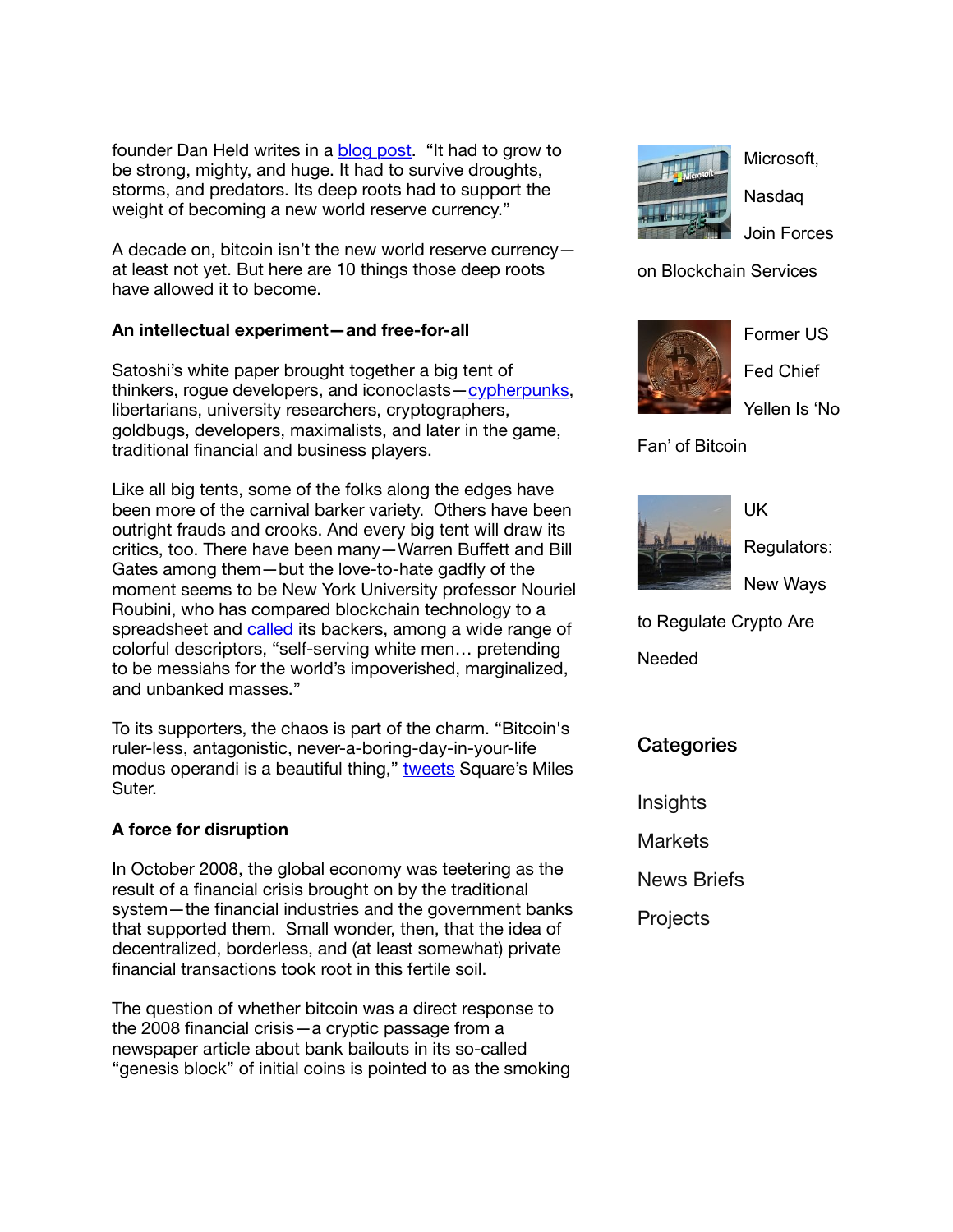gun—has since been debated, but it seems to be clear that it was an idea whose time had come.

"The quest to be decentralized can be tied to a financial crisis, but if we didn't have bitcoin it's likely something else to challenge centralized payment systems would have emerged," Sarit Markovich, clinical associate professor of strategy at the Kellogg School of Management at Northwestern University, told [Marketwatch](https://www.marketwatch.com/story/bitcoin-wasnt-a-response-to-the-financial-crisis-says-nyu-professor-2018-09-13).

#### **An economic experiment**

There's a reason that the majority of white papers include a lengthy discussion of economic principles. That's because bitcoin and all the other blockchain-based ecosystems that have followed are based on principles like consensus, game theory, and incentivizing users' behaviors through token-based economies.

But these approaches to tokenize human behavior, which at times have taken white papers to [some interesting places](https://thirtyk.com/2018/06/19/blockchain-whitepaper-vice/). all go back to the first currency which "can pay people to keep it alive… [and] perform a useful service that people [will pay it to perform," as cryptographer Ralph Merkle puts](https://mobile.twitter.com/SauceryCoin/status/1049184561974800384) it.

#### **A shift in the global center of gravity**

Both in terms of its developers and real-world adoption, bitcoin and the ecosystem it spawned have shifted the center of gravity east—from North America and Europe to China, Russia, and Eastern Europe.

At the same time, the physical, energy-intensive process of [mining has shifted massive computing operations to](https://thirtyk.com/2018/07/02/quebec-power-miners/) northern climes—places like Iceland and Canada where low temperatures and abundant hydroelectric energy offer better returns. And going forward, crypto's center of gravity may shift yet again to the south, as efforts to use blockchain as a way to provide financial on-ramps to the world's unbanked will focus largely on the developing world, and particularly Africa.

#### **A new investor class, with winners and losers**

Bitcoin as a currency didn't launch until the year after Satoshi's white paper, on January 3, 2009. But it made up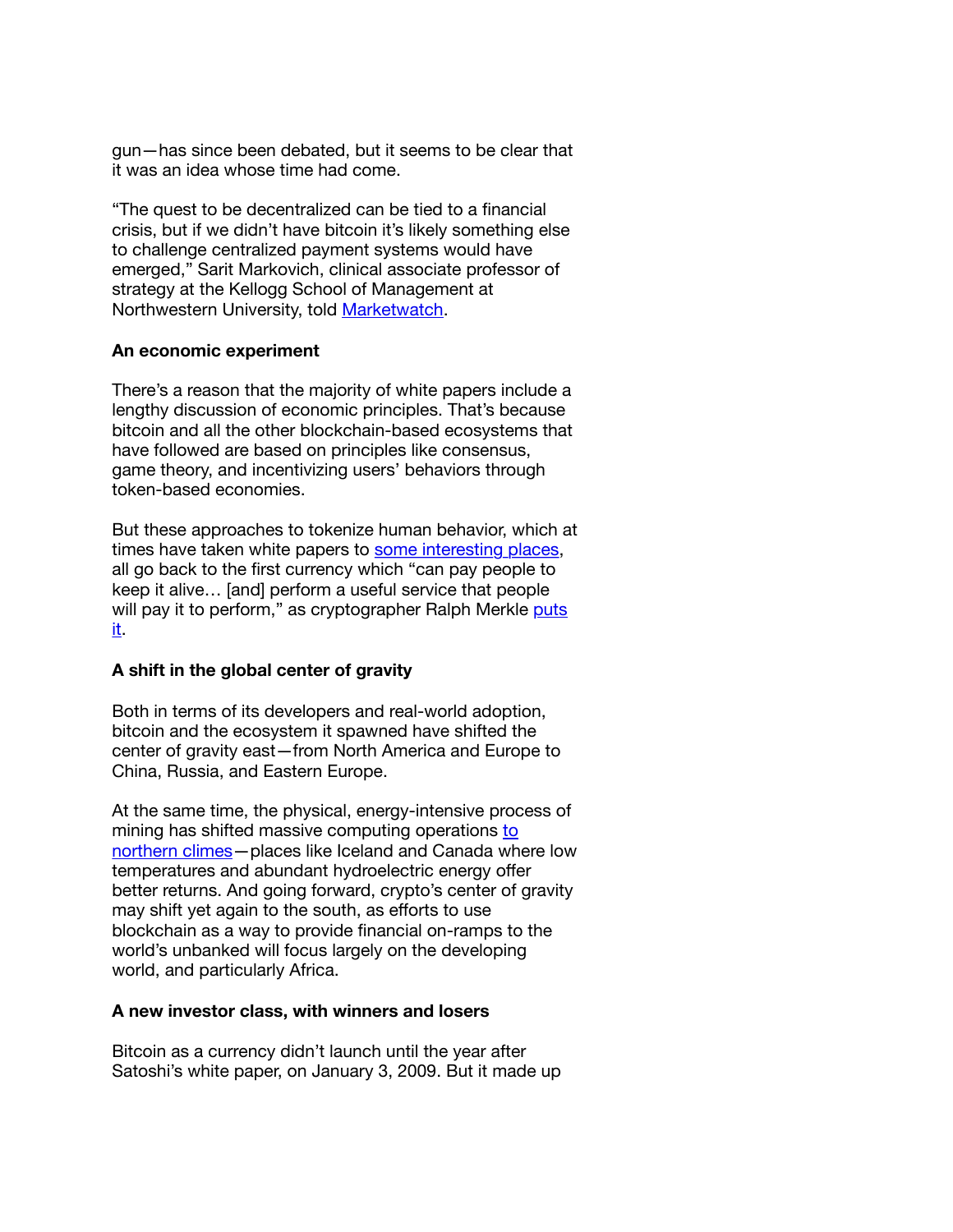for lost time.

Early on, a single bitcoin was worth less than a penny. At one point last December, its price nearly touched \$20,000. Massive price increases led to a gold rush in other cryptocurrencies, often released through initial coin offerings that promised to bring IPOs to the masses. By one count, there are now more than 2,000 cryptocurrencies, while another 1,000 or so [have failed.](https://deadcoins.com/)

And while early investors made millions, others have lost big—or became [victims of fraud.](https://en.wikipedia.org/wiki/Mt._Gox) Bitcoin's price runup also led to a mass influx of inexperienced investors from around the world, many of whom have since lost significant sums of money.

"Retail investors, students, housewives, even grandma was driven in by the hype," Michel Rauchs, who researches cryptocurrency and blockchain at the Cambridge Centre for Alternative Finance, [told CNN](https://money.cnn.com/2018/09/11/investing/bitcoin-crash-victim/index.html). "They were told by the media that this was an opportunity of a lifetime. They bought at the top and are now sitting on heavy losses."

#### **A meme factory**

Lambos became the symbol of bitcoin success, even when they were [rentals](https://www.businessinsider.com/cryptocurrency-exchange-rents-lamborghinis-to-park-outside-consensus-2018-5). "Moon" became a verb, and typos— HODL, REKT—became meaningful shorthand for investment stances. No one in their right mind was "giving away ETH," and someone even turned bitcoin's skyrocketing market cap [into a symphony.](https://www.reddit.com/r/CryptoCurrency/comments/9s34t7/total_market_cap_chart_as_a_sound_generator/?ref=share&ref_source=embed&utm_content=title&utm_medium=post_embed&utm_name=9612f35621bb46319118c4b2592e9108&utm_source=embedly&utm_term=9s34t7)

But some memes have real-world antecedents. The whole fixation about using bitcoin to pay for pizza stems from a [May 2010 transaction in which two pies and 10,000 bitcoin](https://www.investopedia.com/news/bitcoin-pizza-day-celebrating-20-million-pizza-order/) changed hands. If that bitcoin was held—or HODL—each pizza would have cost upwards of \$30 million at today's prices.

#### **A puzzle for governments**

You don't have to go far to hear government officials voice [skepticism about bitcoin and other cryptocurrencies and](https://thirtyk.com/2018/07/18/congress-bitcoin-skeptics/) their role in everything from criminal activities and terrorism to investment scams and global warming. But beyond the rhetoric, real efforts are underway to create regulatory frameworks for cryptocurrencies and their businesses in the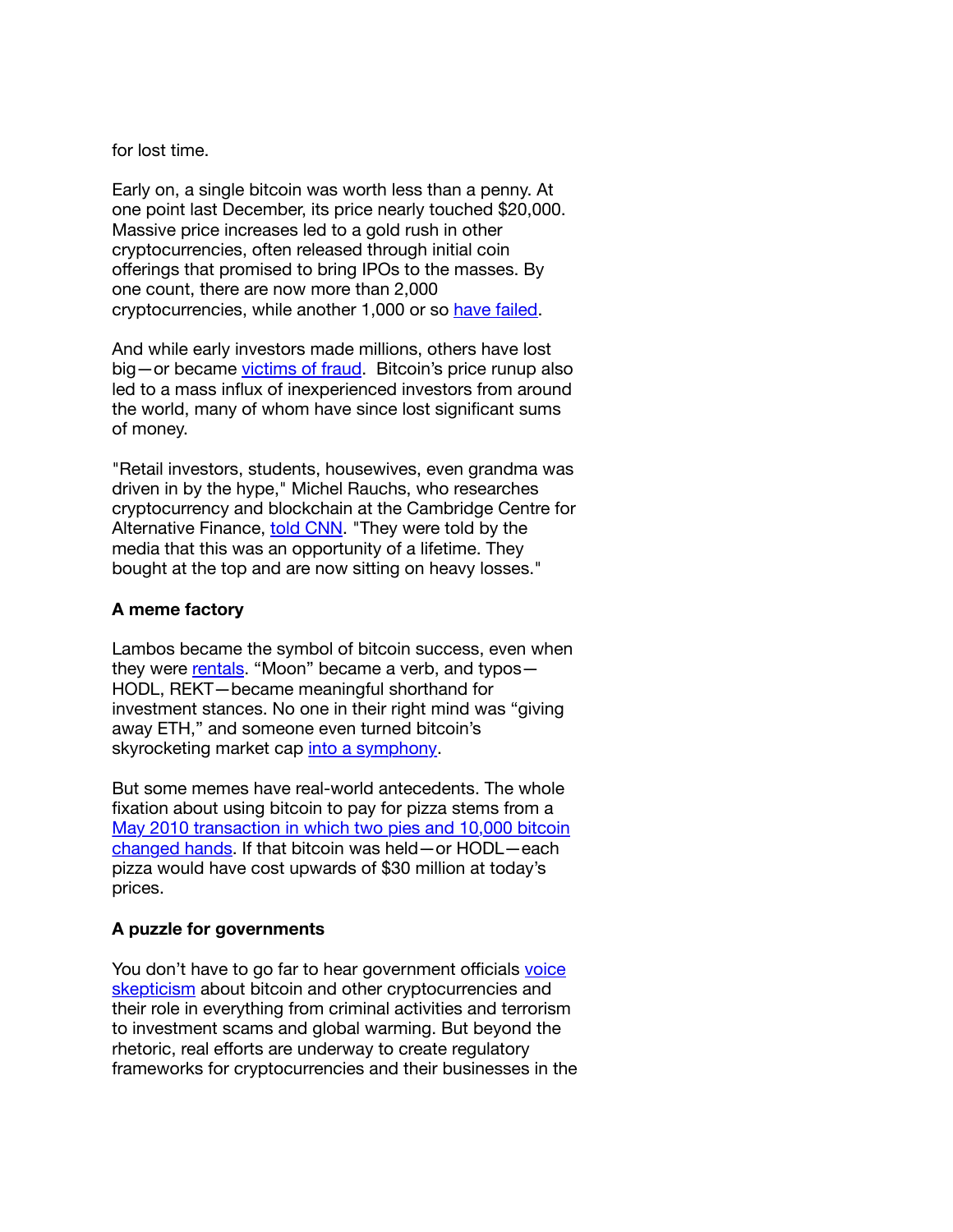[United States](https://thirtyk.com/2018/06/15/sec-crypto-securities/) and [abroad](https://thirtyk.com/2018/08/06/world-blockchain-regulation/). Other nations and territories are [actively promoting crypto-friendly laws to attract new](https://thirtyk.com/2018/05/15/blockchain-innovation-government/) businesses. And several nations are in the throes of creating [their own state-backed cryptocurrencies,](https://thirtyk.com/2018/08/29/state-sponsored-cryptocurrency/) arguably more out of financial necessity than admiration for Satoshi's vision. But in the rest of the world, the notion of a so-called "[FedCoin](https://thirtyk.com/2018/06/07/fedcoin-five-things/)" as a tool in an increasingly cashless society no longer seems quite so far-fetched.

#### **An enduring mystery**

Ever since announcing in 2011 that he had "moved on to other things," Satoshi's true identity has been the source of speculation. But a decade later, we're no closer to definitively knowing who created bitcoin—or why.

Civic cofounder Vinny Lingham stresses the importance of "showing respect for Satoshi's decision to leave—that was his choice, but what happens next is ours," [he writes](https://vinnylingham.com/satoshis-choice-a439057e2d11).

#### **A business boon—or boondoggle**

The use of bitcoin's underlying blockchain protocols in the enterprise has become big business in its own right, with players ranging from the IBMs and Microsofts of the world pairing up with wide-ranging consortia to develop solutions for industry-specific problems. From managing logistics and advertising to determining the provenance of pharmaceuticals, there's an app—or more, accurately, an emerging blockchain-powered ecosystem—for that.

While blockchain could conceivably become the killer app for [managing the Internet of Things](https://thirtyk.com/2018/08/15/cisco-blockchain-iot/) (IoT) across industries, it still remains to be seen what will happen when more enterprise systems move from proof-of-concept into production.

#### **A paradigm shift**

Chances are most people don't know what TCP/IP is. But in the early 1990s, this networking protocol—then used by few outside of research labs following its invention the previous decade—was the incredibly durable foundation on which the entire commercial Internet was built. Sound familiar? For backers of decentralized systems, the parallels are obvious—right down to the lack of practical use cases and the kludgy nature of many blockchain